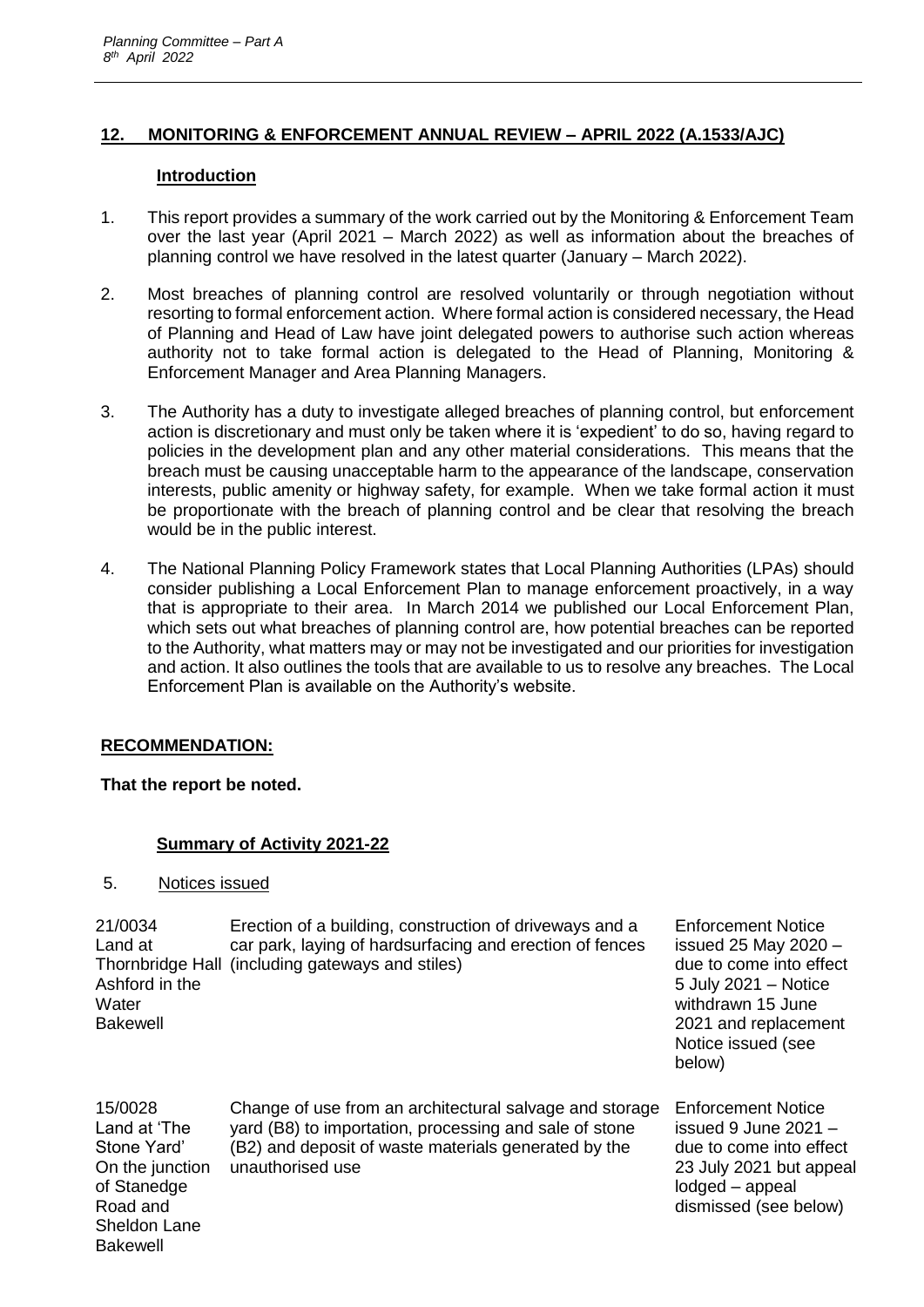| 21/0034<br>Land at<br>Ashford in the<br>Water<br><b>Bakewell</b>                                                               | Erection of a building, construction of driveways and a<br>car park, laying of hardsurfacing and erection of fences<br>Thornbridge Hall (including gateways and stiles)                                | <b>Enforcement Notice</b><br>issued 15 June 2021 -<br>due to come into effect<br>23 July 2021 but appeal<br>lodged - public inquiry<br>on 26-29 April 2022                                                                                                                                                                                                                  |
|--------------------------------------------------------------------------------------------------------------------------------|--------------------------------------------------------------------------------------------------------------------------------------------------------------------------------------------------------|-----------------------------------------------------------------------------------------------------------------------------------------------------------------------------------------------------------------------------------------------------------------------------------------------------------------------------------------------------------------------------|
| 21/0081<br>Charlotte<br>Cottage<br><b>Charlotte Lane</b><br><b>Bradwell</b>                                                    | Construction of a porch                                                                                                                                                                                | <b>Enforcement Notice</b><br>issued 16 August 2021<br>$-$ came into effect 8<br>October 2021 - notice<br>complied with                                                                                                                                                                                                                                                      |
| 6.                                                                                                                             | <b>Appeals determined</b>                                                                                                                                                                              |                                                                                                                                                                                                                                                                                                                                                                             |
| 19/0218<br>Home Farm<br><b>Main Street</b><br>Sheldon                                                                          | Excavation of the land and construction of foundations<br>and walls                                                                                                                                    | <b>Enforcement Notice</b><br>issued 16 October 2020<br>- appeal dismissed 24<br>May 2021 - compliance<br>dates 24 August 2021<br>(demolish foundations<br>and walls and remove<br>materials) 24 October<br>2021 (backfill and<br>reinstate excavated<br>ground)                                                                                                             |
| 15/0057<br>Land at<br>Mickleden Edge<br>Midhope Moor<br><b>Bradfield</b>                                                       | Engineering operations consisting of the laying of<br>geotextile matting and wooden log 'rafts' to form a track                                                                                        | <b>Enforcement Notice</b><br>issued 21 September<br>2018 - appeal<br>dismissed 8 November<br>$2021 -$ compliance<br>dates 8 November 2022<br>(remove track, spread<br>heather brash and plant<br>sphagnum moss plugs)<br>8 May 2025 (spray<br>herbicide over areas<br>with more than 30%<br>grass cover and spread<br>heather brash over<br>areas of grass or bare<br>peat) |
| 15/0028<br>Land at 'The<br>Stone Yard'<br>On the junction<br>of Stanedge<br>Road and<br><b>Sheldon Lane</b><br><b>Bakewell</b> | Change of use from an architectural salvage and storage<br>yard (B8) to importation, processing, storage and sale of<br>stone (B2) and deposit of waste materials generated by<br>the unauthorised use | <b>Enforcement Notice</b><br>issued 9 June 2021 -<br>appeal dismissed 7<br>March 2022 -<br>compliance dates 7<br>December 2022 (cease<br>use and remove plant<br>and machinery, cutting<br>equipment etc) 7 March<br>2023 (remove waste<br>stone and silt and return                                                                                                        |

land to original levels

and condition)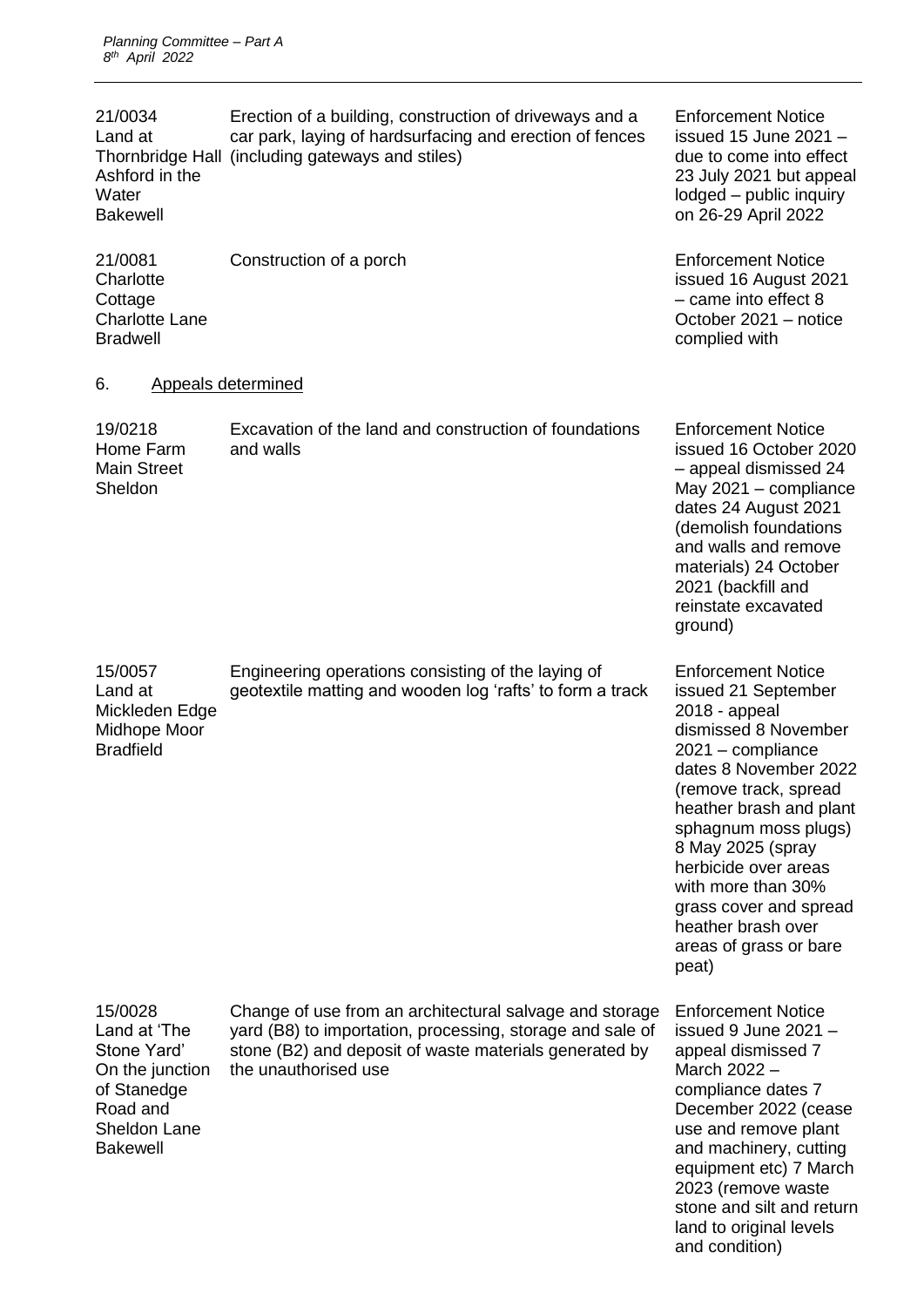#### Workload and performance

- 7. This section of the report summarises the team's performance over the last year. We have resolved 124 breaches in the past year, which is only slightly down on the figure of 128 for the previous year but is below our target of 150 in the Service Delivery Plan. This is due to a number of vacancies in the team throughout the year, some of which have only recently been filled. We have also had to devote significant time and resources to three high profile appeals being determined by way of public inquiry which has impacted on our ability to progress other casework.
- 8. The number of new breaches found decreased from 132 in 2020/21 to 102 in 2021/22. As a result of our stronger performance in the first half of the year, when we had fewer vacancies, the number of outstanding breaches at year end has fallen from 653 to 627.
- 9. Despite the significant difficulties experienced over the last year we have maintained a relatively good performance on dealing with enquiries. We have investigated 408 enquiries in the past year and 64% of these have been investigated within 30 working days against our target of 80%. The number of enquiries received has reduced from 529, in 2020/21, to 408. The net result is that the number of enquiries outstanding at the end of the year has increased from 145 to 188.
- 10. The table below summarises the position at year end (31 March 2022). The figures in brackets are for the previous year (2021/22).

|                  | <b>Received</b> | <b>Investigated/Resolved</b> | <b>Outstanding At Year</b><br>End |
|------------------|-----------------|------------------------------|-----------------------------------|
| <b>Enquiries</b> | 408 (529)       | 408 (459)                    | 188 (145)                         |
| <b>Breaches</b>  | 102 (132)       | 124 (128)                    | 627 (653)                         |

## 11. Breaches resolved in the latest quarter (January – March 2022)

| 20/0074<br>4 The Marshes<br>Hope<br><b>Hope Valley</b>                    | Construction of access onto classified road                                                                                                                           | Immune from<br>enforcement action           |
|---------------------------------------------------------------------------|-----------------------------------------------------------------------------------------------------------------------------------------------------------------------|---------------------------------------------|
| 21/0080<br>The Barn<br><b>Elkstones</b><br>Longnor                        | Breach of condition on NP/SM/1117/1144 (conversion to Condition complied with<br>holiday let) – requires implementation and maintenance of<br>bird roosting features. |                                             |
| 22/0005<br><b>Outrake House</b><br><b>Main Street</b><br>Little Longstone | Installation of an air sourced heat pump                                                                                                                              | Not expedient to take<br>enforcement action |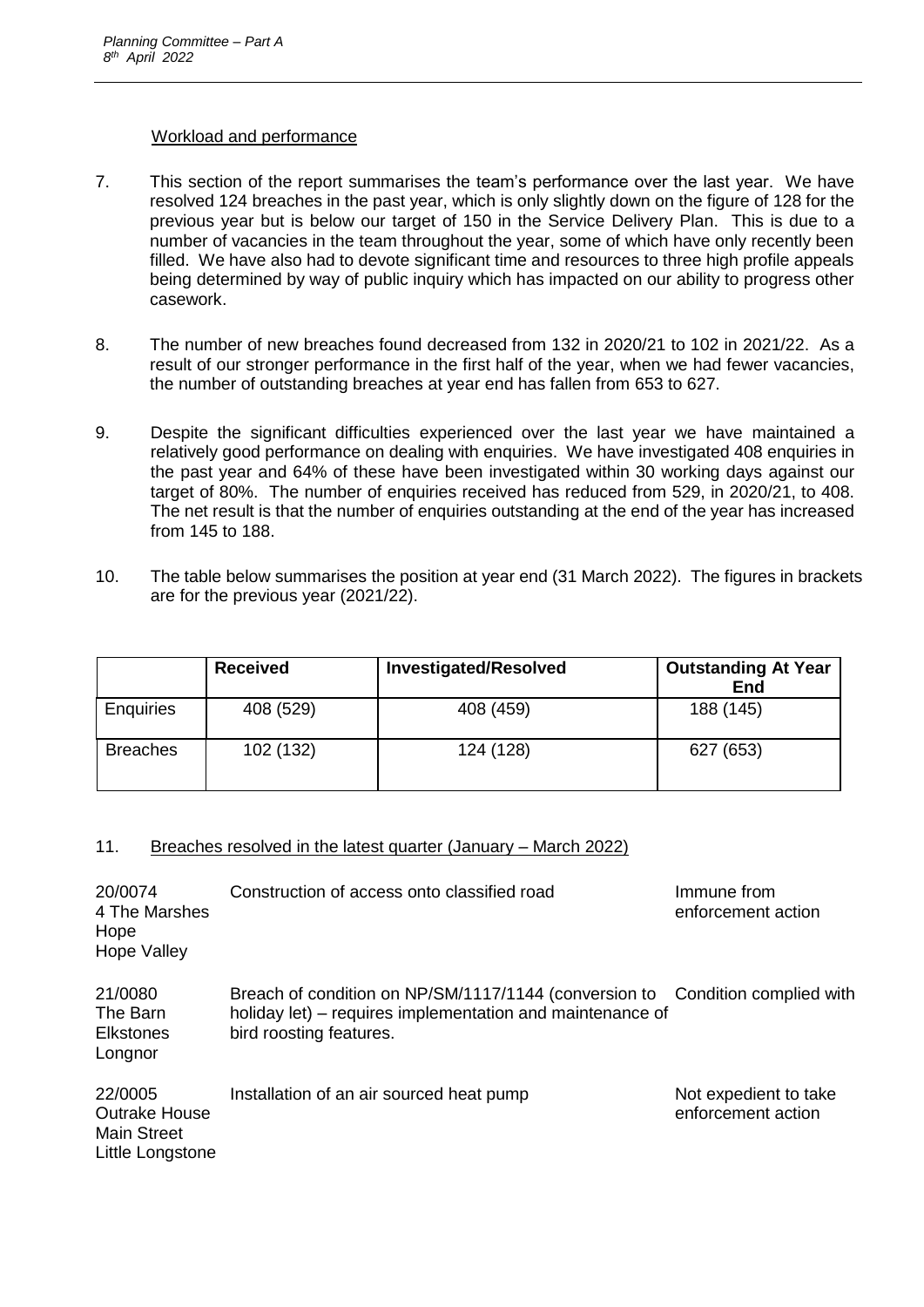| 21/0110<br>The Lazy Trout<br>Meerbrook<br>Leek                                        | Breach of condition on NP/SM/0121/0098 (Erection of<br>gazebo) - requires no speakers or other means of<br>Blackshaw Lane amplification of voice or music | Condition complied with                     |
|---------------------------------------------------------------------------------------|-----------------------------------------------------------------------------------------------------------------------------------------------------------|---------------------------------------------|
| 21/0114<br>27 Riverside<br>Crescent<br><b>Bakewell</b>                                | Erection of a satellite dish                                                                                                                              | Not expedient to take<br>enforcement action |
| 21/0067<br><b>Hope Valley</b><br>College<br><b>Castleton Road</b><br>Hope             | Unauthorised signage                                                                                                                                      | Not expedient to take<br>enforcement action |
| 21/0079<br><b>Torgate Farm</b><br><b>Old Buxton</b><br>Road<br>Macclesfield<br>Forest | Change of use to camping/caravan site                                                                                                                     | Use ceased                                  |
| 21/0072<br>Larkrise<br>Saltergate Lane<br><b>Bamford</b>                              | Erection of wall and pillars                                                                                                                              | Not expedient to take<br>enforcement action |
| 20/0066<br>Middle Farm<br>Wheston<br><b>Near Tideswell</b>                            | Erection of stables and construction of manege                                                                                                            | Planning permission<br>granted              |
| 21/0053<br><b>Wood Yard</b><br>Hassop Road<br>Calver                                  | Untidy Land and possible change of use to processing<br>scrap metal                                                                                       | Site cleared                                |
| 22/0006<br>St. Annes<br>Cottage<br>Dale Road<br>Over Haddon                           | Alterations to outbuilding, construction of hardstanding<br>and new access                                                                                | Permitted development                       |
| 22/0023<br>South Lodge<br>Hassop Road<br>Hassop                                       | Listed building – installation of lights and CCTV cameras<br>on listed gateway                                                                            | Lights and cameras<br>removed               |
| 15/0045<br><b>Five Acres Farm</b><br>Narrowgate<br>Lane<br>Wardlow                    | Creation of access and construction of track                                                                                                              | Immune from<br>enforcement action           |